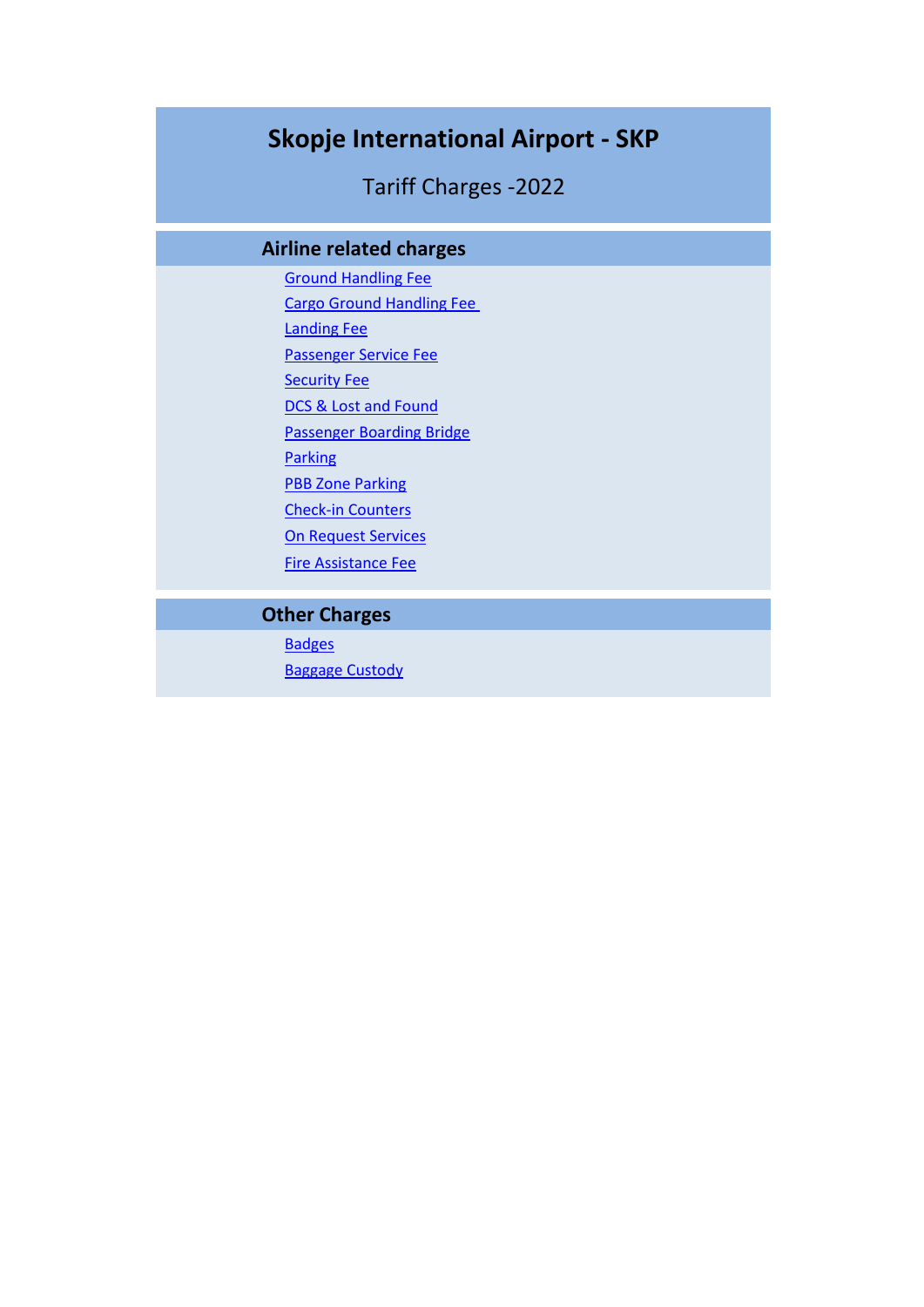**GROUND HANDLING FEE**

| Charges per ton MTOW                                               | Charge Base         | Ground Handling Fee<br><b>EUR</b> |
|--------------------------------------------------------------------|---------------------|-----------------------------------|
| 0 < x < 15                                                         | per ton base charge | 14.00                             |
| 15 < x < 19                                                        | base flat rate      | 315.00                            |
| 19 < x < 22                                                        | base flat rate      | 365.00                            |
| 22 < x < 28                                                        | base flat rate      | 420.00                            |
| 28 < x < 36                                                        | base flat rate      | 580.00                            |
| 36 < x < 44                                                        | base flat rate      | 610.00                            |
| 44 < x < 51                                                        | base flat rate      | 710.00                            |
| 51 < x < 60                                                        | base flat rate      | 760.00                            |
| 60 < x < 67                                                        | base flat rate      | 865.00                            |
| 67 < x < 77                                                        | base flat rate      | 995.00                            |
| 77 < x < 87                                                        | base flat rate      | 1,050.00                          |
| 87 <x<97< td=""><td>base flat rate</td><td>1,100.00</td></x<97<>   | base flat rate      | 1,100.00                          |
| 97 <x<107< td=""><td>base flat rate</td><td>1,155.00</td></x<107<> | base flat rate      | 1,155.00                          |
| 107 < x < 120                                                      | base flat rate      | 1,210.00                          |
| x > 120                                                            | per ton base charge | 10.50                             |

1- All Prices are in EUR

<u>Back</u>

2- The prices are valid from Summer Season 2013

3- The basic price is calculated for two operations (landing and take-off)

4- These flat rates shall be indivisible and shall have to be paid in full even if only parts of the services are utilized.

| <b>SURCHARGE APPLICATION</b>   | TWENTY FIVE PER CENT (%25) SURCHARGE IS APPLICABLE OVER THE GROUND HANDLING SERVICES<br>CHARGES FOR THE FLIGHTS ARRIVING OR DEPARTING BETWEEN 22:30 - 05:30 LOCAL                        |
|--------------------------------|------------------------------------------------------------------------------------------------------------------------------------------------------------------------------------------|
| <b>ICARGO FLIGHTS</b>          | 50% OF THE GROUND HANDLING FEE IS CHARGED (valid untill 30.09.2020)                                                                                                                      |
| <b>HELICOPTERS</b>             | 50% OF THE GROUND HANDLING FEE IS CHARGED FOR THE PASSENGERS FLIGHTS. THE DISCOUNTS<br>FOR HANDLING CHARGES REGARDING PASSENGER TRAFFIC ARE VALID FOR ALL THE INCLUDED                   |
| <b>DOMESTIC FLIGHTS</b>        | THE COMPANIES ARE SUBJECT TO PAY %50 OF THE GROUND HANDLING CHARGES FOR THE<br>DOMESTIC FLIGHTS.                                                                                         |
| <b>CANCELLATION OF FLIGHTS</b> | 1- %25 OF THE HANDLING FEE IS CHARGED FOR THE CANCELLED FLIGHTS 3-13 HOURS BEFORE<br><b>STA/STD.</b><br>2- %35 OF THE HANDLING FEE IS CHARGED FOR THE CANCELLED FLIGHTS 0-3 HOURS BEFORE |
|                                | STA/STD.<br>3- %50 OF THE HANDLING FEE IS CHARGED FOR NON CANCELLED FLIGHTS                                                                                                              |

| <b>Activity</b>                                                                                                                                                                                | <b>Discount</b>                                     |
|------------------------------------------------------------------------------------------------------------------------------------------------------------------------------------------------|-----------------------------------------------------|
| No Passenger check-in provided (only for scheduled flights)                                                                                                                                    | 10%                                                 |
| International Flights which include leg between SKP & OHD, discount at first airport of departure                                                                                              | 50%                                                 |
| More informaiton about the Incentive Scheme                                                                                                                                                    | vladimir.gramatikov@tav.aero<br>nejat.kurt@tav.aero |
| Diverted from OHD                                                                                                                                                                              | 50%                                                 |
| Technical Landing (for non-commercial purposes and in case there is no physical change of load involved                                                                                        | 50%                                                 |
| Return of aircraft at apron start position with physical change of load                                                                                                                        | 50%                                                 |
| Flights for technical survey and repair of aircrafts of the domestic airlines, as well as other flights for non-<br>commercial purposes.                                                       | 50%                                                 |
| Flights for serveying recordings                                                                                                                                                               | 50%                                                 |
| Return of aircraft at apron start position without physical change of load, by the request of a state instution                                                                                | 50%                                                 |
| Military flights with militray registered aircraft                                                                                                                                             | 50%                                                 |
| <b>Training flights</b>                                                                                                                                                                        | 80%                                                 |
| Flights for control and calibration of the airport signage and navigation                                                                                                                      | 100%                                                |
| Return of aircraft at apron start position due to bad weather                                                                                                                                  | 100%                                                |
| Humanitarian flights for R.M. On request of a governmental instution, seacrh and rescue flights, fire<br>fighting flights and flights of the gorvenment of R.M except for commercial purposes. | 100%                                                |
| <b>Note1:</b> All discounts are calculated accroding to the basic ground handling fee                                                                                                          |                                                     |

**Note2:** If an operator qualifies for more than one discount, then the discount with the highest value will be applied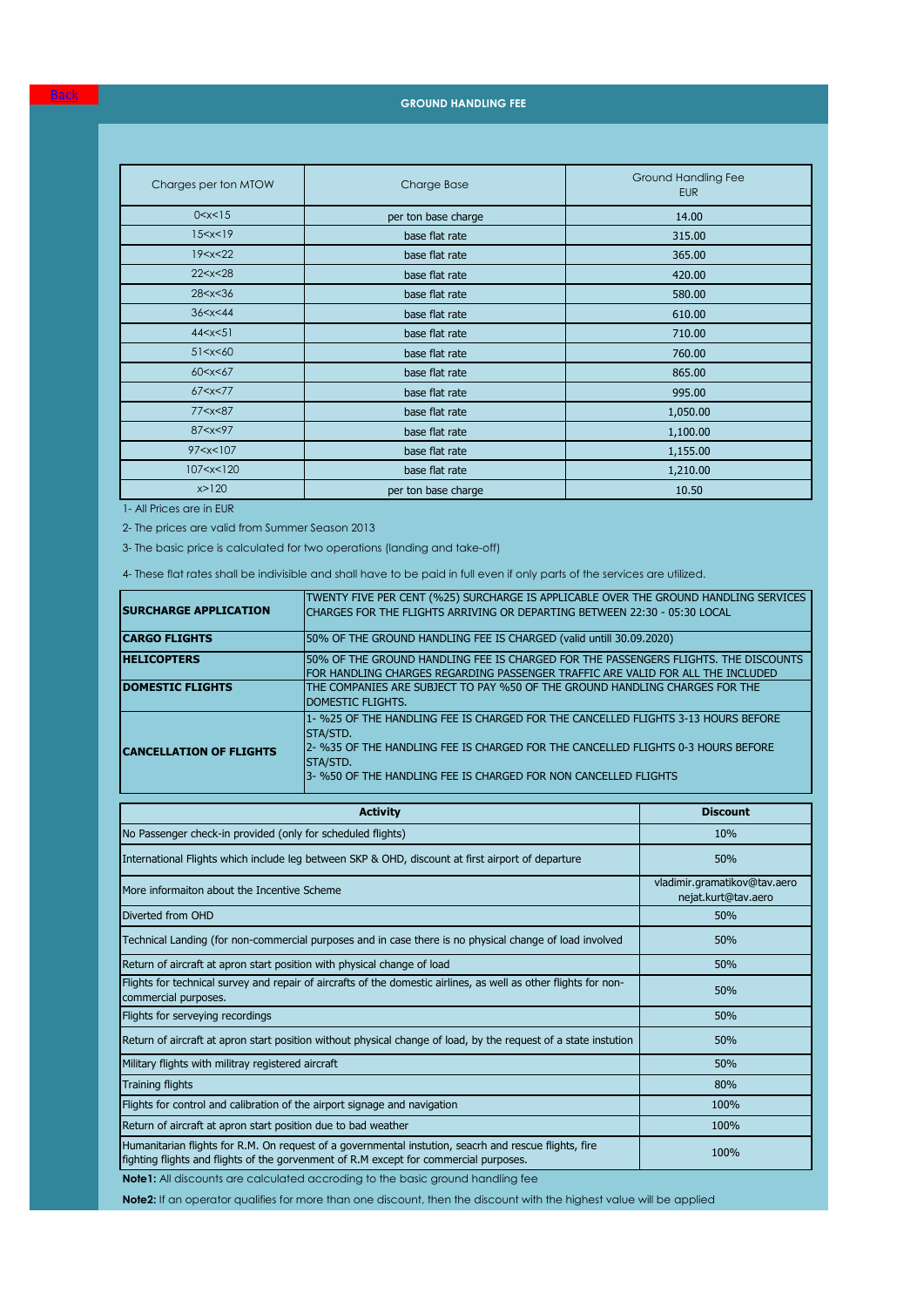### **CARGO GROUND HANDLING FEE**

| Charges per ton MTOW                                                       | <b>Charge Base</b>         | Cargo Ground Handling Fee<br><b>EUR</b> |
|----------------------------------------------------------------------------|----------------------------|-----------------------------------------|
| 0 < x < 15                                                                 | per ton base charge        | 14.00                                   |
| 15 < x < 19                                                                | base flat rate             | 315.00                                  |
| 19 < x < 22                                                                | base flat rate             | 365.00                                  |
| 22 < x < 28                                                                | base flat rate             | 420.00                                  |
| 28 < x < 36                                                                | base flat rate             | 580.00                                  |
| 36 < x < 44                                                                | base flat rate             | 610.00                                  |
| 44 < x < 51                                                                | base flat rate             | 710.00                                  |
| 51 < x < 60                                                                | base flat rate             | 760.00                                  |
| 60 < x < 67                                                                | base flat rate             | 865.00                                  |
| 67 < x < 77                                                                | base flat rate             | 995.00                                  |
| 77 <x<87< td=""><td>base flat rate</td><td>1,050.00</td></x<87<>           | base flat rate             | 1,050.00                                |
| 87 < x < 97                                                                | base flat rate             | 1,100.00                                |
| 97 <x<107< td=""><td colspan="2">base flat rate<br/>1,155.00</td></x<107<> | base flat rate<br>1,155.00 |                                         |
| 107 < x < 120                                                              | base flat rate             | 1,210.00                                |
| x > 120                                                                    | per ton base charge        | 10.50                                   |

1- All Prices are in EUR

2- The prices are valid from October 2020

3- The basic price is calculated for two operations (landing and take-off)

4- These flat rates shall be indivisible and shall have to be paid in full even if only parts of the services are utilized.

| <b>Cargo Services included in basic Cargo Handling Fee</b> |                                                                             |  |
|------------------------------------------------------------|-----------------------------------------------------------------------------|--|
| <b>MTOW category</b>                                       | <b>Included Services</b>                                                    |  |
| up to 15 tons                                              | 3 Man/ hours                                                                |  |
|                                                            | 4 Man/hours                                                                 |  |
| 16-120 tons                                                | Up to 1 hour of equipment (Steps, Cargo Loader, Baggage Tractor, Forklift)  |  |
|                                                            | Up to 3 Dolly Container                                                     |  |
|                                                            | 8 Man/hours                                                                 |  |
| $121 - 200$ tons                                           | Up to 2 hours of equipment (Steps, Cargo Loader, Baggage Tractor, Forklift) |  |
|                                                            | Up to 6 Dolly Container                                                     |  |
| 16 Man/hours                                               |                                                                             |  |
| Above 200 tons                                             | Up to 4 hours of equipment (Steps, Cargo Loader, Baggage Tractor, Forklift) |  |
|                                                            | Up to 10 Dolly Container                                                    |  |

Back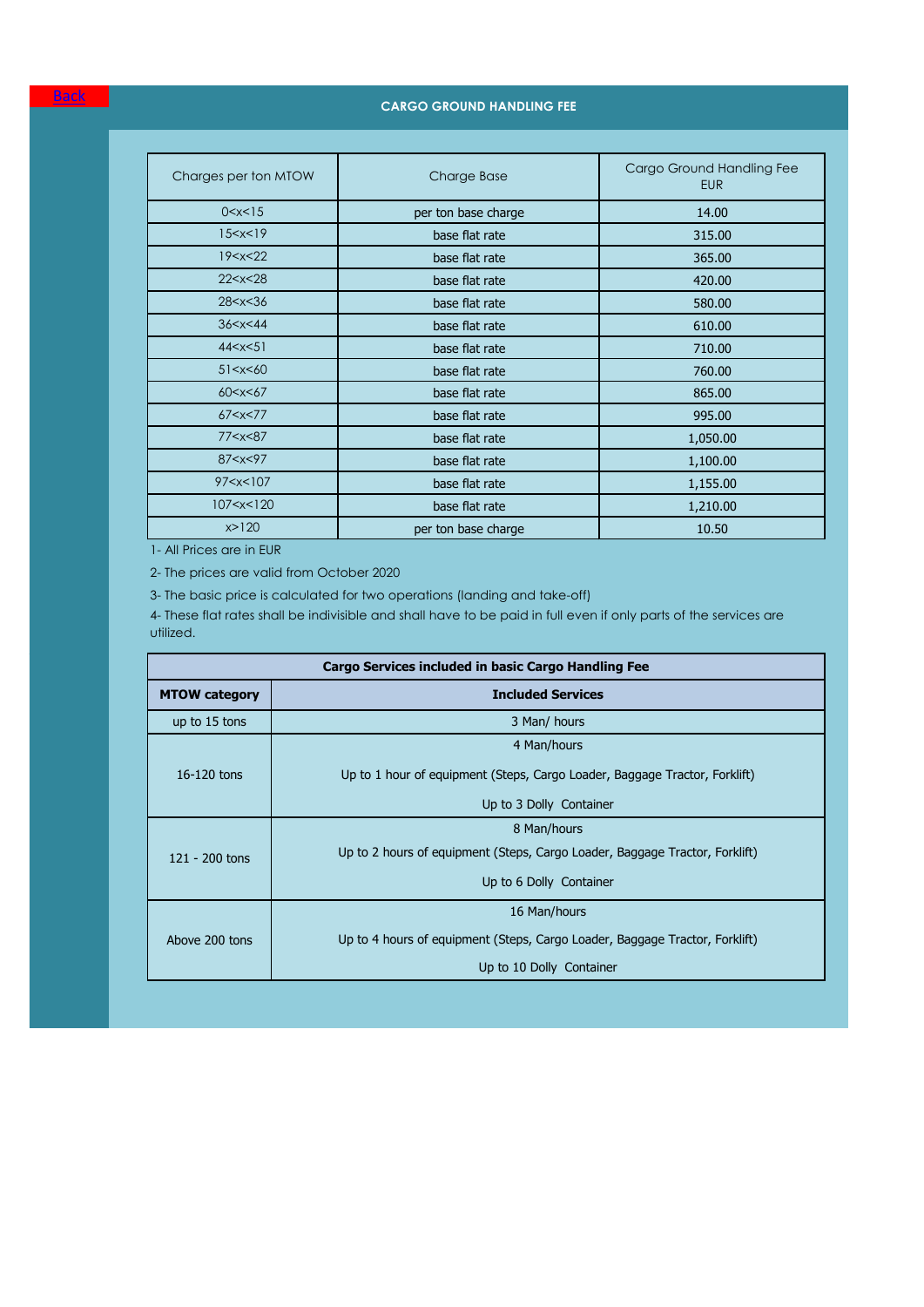### **LANDING FEE**

| <b>Flight Category</b>   | Aircraft MTOW<br>till 30 tons (included) | Aircraft MTOW over 30 tons |
|--------------------------|------------------------------------------|----------------------------|
| International & Domestic | 7,1581 EUR / ton                         | 7,6694 EUR / ton           |

1- All prices are in EUR.

<u>Back</u>

2- The prices are valid from Summer Season 2013

3- **Twenty five percent (%25) lighting is applicable** for the flights arriving or departing in the following

periods: from 22:00 till 05:30, local time

purposes are not subject to pay landing fee 3- Humanitarian and ambulance fights for RM on request of governmental instution, training and school flights, search and rescue flights, fire fighting flights and flights of the Government of Macedonia except for commercial

4- %75 of the landing fee amounts stated above shall be paid, in case of;

- a) training and school flights with aircrafts of commercial aviation
- b) flights for domestic air traffic
- c) more than 50 landings within one months (not applicable for the first 50 landings)

d) Nato Flights

5- %50 of the landing fee amounts stated above shall be paid, in case of;

- a) landing at alternate aerodrome due to bad weather conditions in destination aerodrome,
	- b) an emergency landing,
	- c) a demonstration flight.
	- d) All cargo flights
	- e) International flights which include leg between SKP & OHD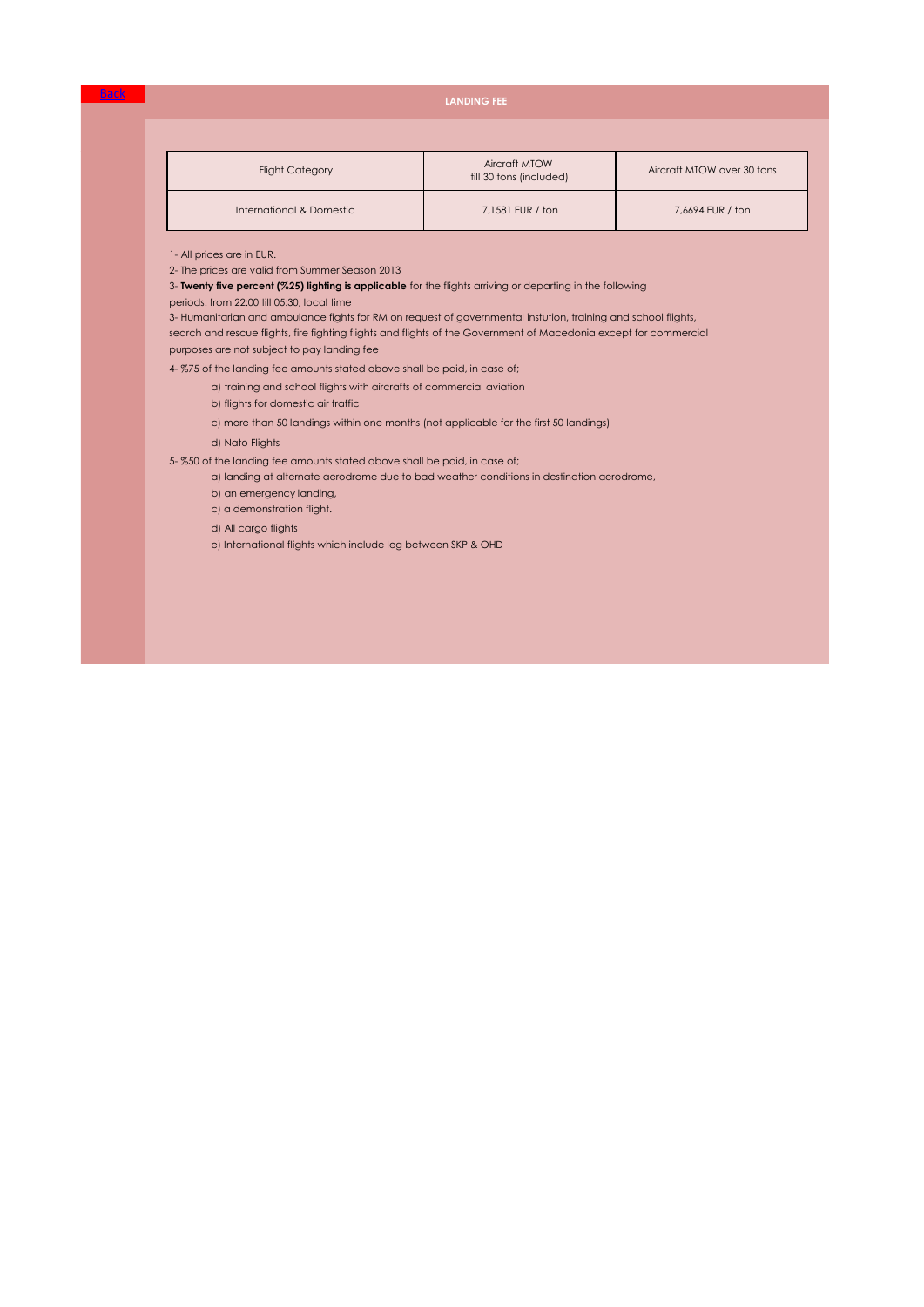### Back **PASSENGER SERVICE FEE**

| <b>Passenger Classification</b>                                   | Charge |
|-------------------------------------------------------------------|--------|
| <b>International Passenger</b><br>(charge per each departing pax) | 11.5   |
| <b>Domestic Passenger</b><br>(charge per each departing pax)      | 2.55   |
| Transit & Transfer Passenger<br>(charge per each departing pax)   |        |

### 1- All prices are in Euros.

2- The prices are valid from Summer Season 2013

3- Passenger service fees are applicable as they are announced by IATA. Till this time the current amounts will be applicable.

4- Passenger service fees are not applicable under conditions mentioned below:

- Babies 2 years old and under
- For flights carrying Heads of States
- Crew members taking place on airlines' crew list and holding id cards (pilots,flight engineer,cabin crew,technician)
- For inadmissable passengers (if they are returning back with the same flight)
- For skymarshalls (if they are returning back with the same flight)
- For flights carrying aid materials and/or aid personnel
- For flights landing because of technical reasons
- For flights returning to the departure airport due to technical reasons
- For flights diverted, due to any reason avoiding to land to the origin.
- For flights assigned to the military or civilian staff, who will perform official visits, and those notified

by the related ministry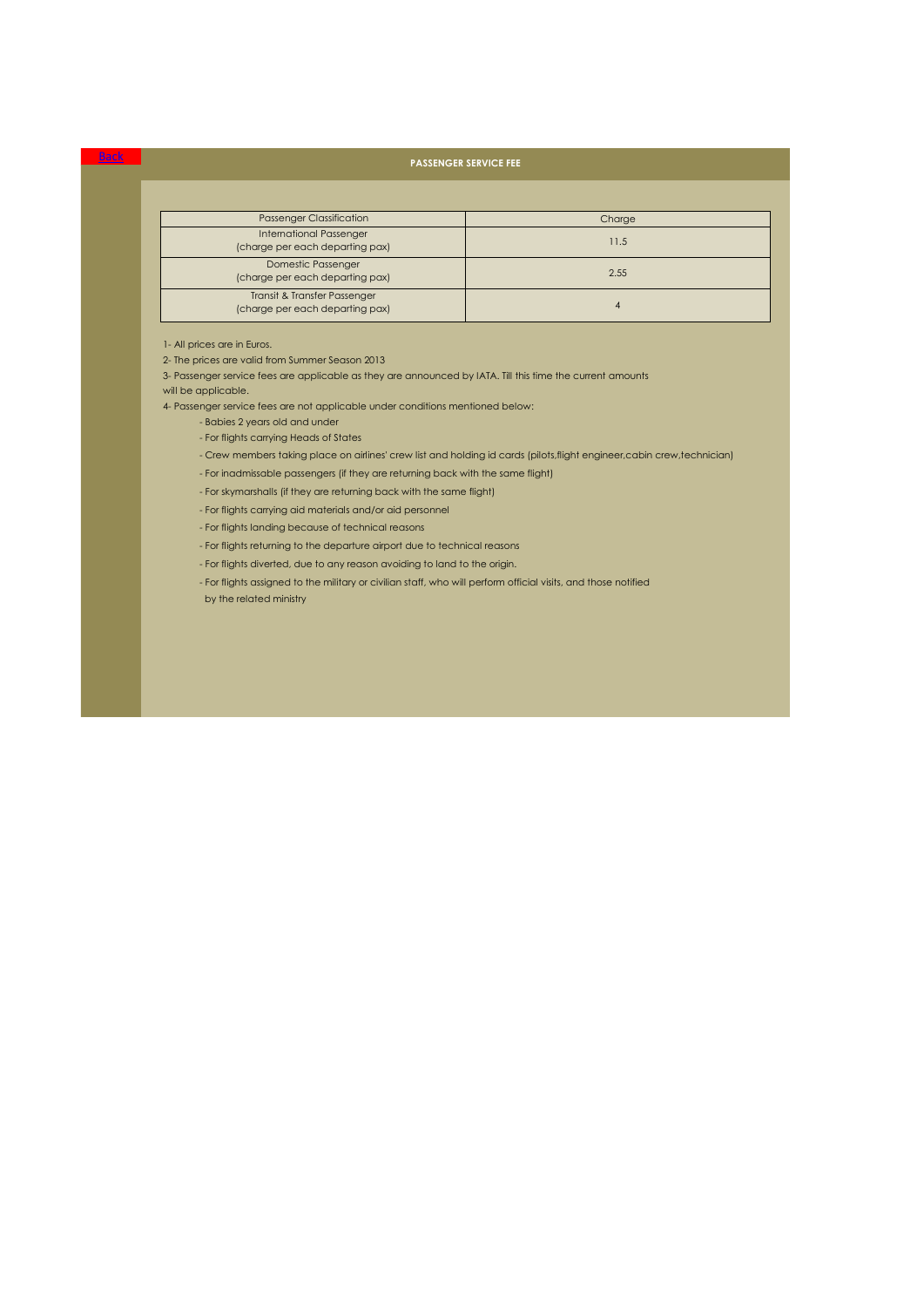### **SECURITY FEE**

| <b>Passenger Classification</b> | Charge                         |
|---------------------------------|--------------------------------|
| All Departing Passengers        | 6.5 / each departing passenger |

1- All prices are in Euros.

<u>Back</u>

2- The prices are valid from 01.01.2019

3- Security Fee is not applicable under conditions mentioned below:

- Babies 2 years old and under
- For flights carrying Heads of States

- Crew members taking place on airlines' crew list and holding id cards (pilots,flight engineer,cabin crew,technician)

- For inadmissable passengers (if they are returning back with the same flight)
- For skymarshalls (if they are returning back with the same flight)
- For flights carrying aid materials and/or aid personnel
- For flights landing because of technical reasons
- For flights returning to the departure airport due to technical reasons
- For flights diverted, due to any reason avoiding to land to the origin.
- For flights assigned to the military or civilian staff, who will perform official visits, and those notified

by the related ministry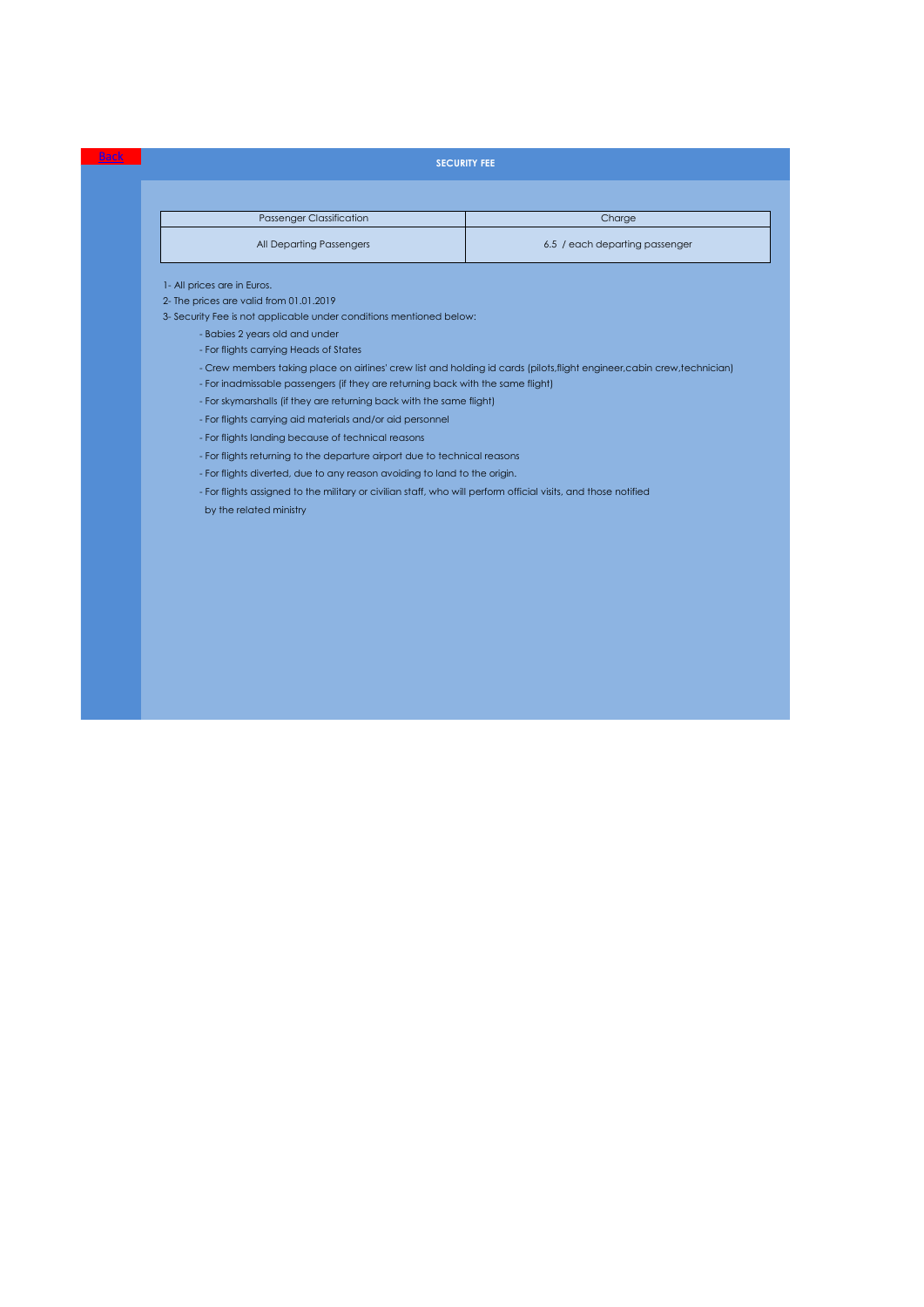| DCS EDS Check-in<br>(Including Documentation)                  | 0.35 |
|----------------------------------------------------------------|------|
| DCS EDS Check-in<br>(Excluding Documentation)                  | 0.20 |
| LOST&FOUND Service<br>(Member of world Tracer & Management)    | 1.30 |
| LOST&FOUND Service<br>(Member of world Tracer)                 | 2.55 |
| LOST&FOUND Service<br>(Not Member of world Tracer & Management | 3.85 |

Principles of Application:

1- All prices are in EUR.

**Back** 

2- The prices are valid from Summer Season 2013

3- DCS EDS Check-in fees are applicable for per departing passegners.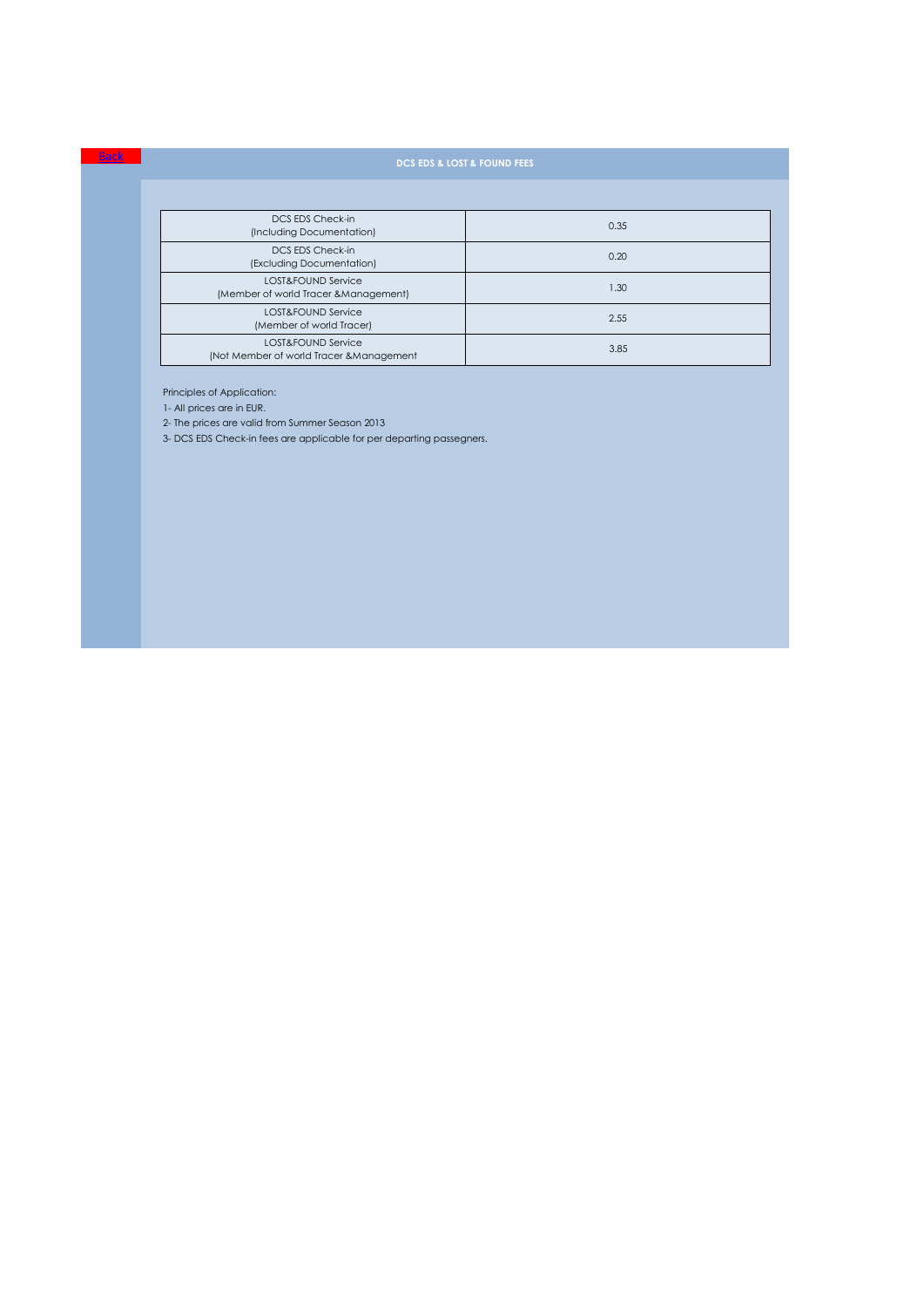| CHARGES FOR PASSENGER BOARDING BRIDGE UTILIZATION |                                |                                                  |                             |  |
|---------------------------------------------------|--------------------------------|--------------------------------------------------|-----------------------------|--|
|                                                   | $\subset$<br><sub>B</sub><br>A |                                                  |                             |  |
| <b>MTOW</b><br>(Tons)                             | Up to<br>2 hours               | Charge per 1/2 hours<br>utilization over 2 hours | <b>Technical</b><br>Landing |  |
| $15 - 27$                                         | 40                             | 20                                               | 20                          |  |
| $28 - 50$                                         | 55                             | 30                                               | 25                          |  |
| $51 - 76$                                         | 80                             | 40                                               | 40                          |  |
| $77 - 120$                                        | 105                            | 60                                               | 55                          |  |
| over 120                                          | 135                            | 90                                               | 70                          |  |

1- All prices are in EUR.

**Back** 

2-The prices are valid from Summer Season 2013

3- This tariff contains the charges for the passenger boarding bridges docked to an aircraft.

4- Passenger boarding bridge charges are applied according to the MTOW of the aircrafts.

Fractions of the weights shall be rounded off.

5- The duration of utilization of boarding bridges begins with docking of aircraft to the bridge and ends by push-back from the bridge.

6- The charges in columns A&C are applied for each up to two hours.

 it shall be calculated as 30 minutes. 7- The charges in column B are applied for each 30 minutes. Even if the time is exceeded by one minute,

8- The charges in column C are applied for technical landings, as well as the aircrafts returning back to the bridge from the runway or ramp.

10- Parking fee is not charged over 4 hours, if PBB is utilized. 9- Passenger boarding bridges shall be utilized by airlines, if the bridge is available and aircraft type in suitable.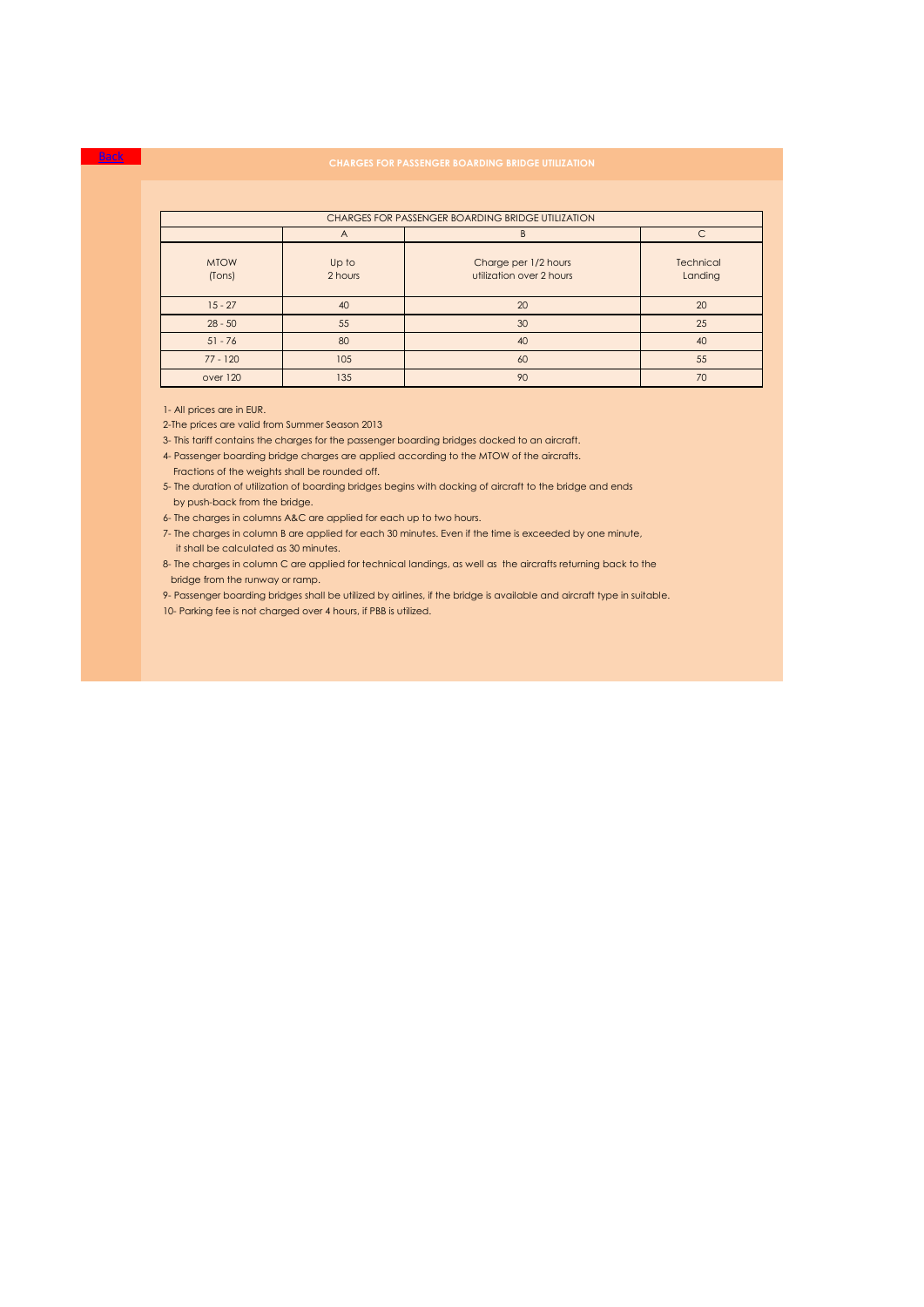| For All Flights | 1,60 EUR x Aircraft MTOW For Parking Over 4 Hours<br>(first 4 hours is free of charge) |
|-----------------|----------------------------------------------------------------------------------------|
|                 |                                                                                        |

1- All prices are in Euros

Back

2- The prices are valid from Summer Season 2013

3- Charges are calculated based on the MTOW of the aircraft.

4- Air companies are not subject to pay extra parking fees in case of;

a) bad weather conditions in the departure or destination aerodrome,

b) an emergency landing,

c) delays due to technical problems of the aircraft.

d) they are Skopje based Macedonian Local Airlines.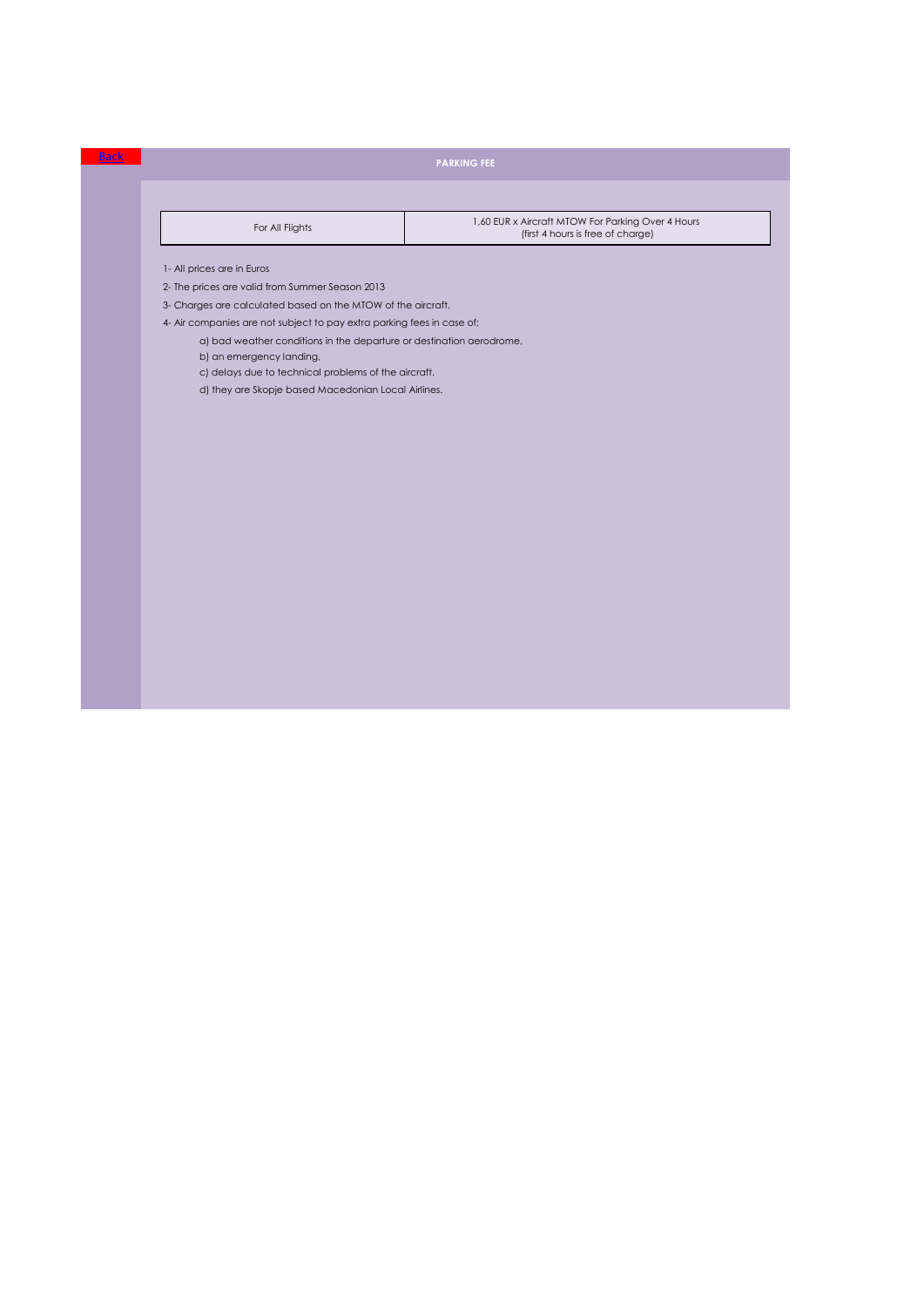| CHARGES FOR PARKING AT THE PBB AREA WITHOUT USING THE PBB |                  |                                                             |  |
|-----------------------------------------------------------|------------------|-------------------------------------------------------------|--|
|                                                           | A                | R                                                           |  |
| <b>MTOW</b><br>(Tons)                                     | Up to<br>4 hours | For parking over 4 hours, parking fee per tonn is<br>aplied |  |
| $0 - 27$                                                  | 20               | 1.6 eur per ton                                             |  |
| $28 - 50$                                                 | 30               | 1.6 eur per ton                                             |  |
| $51 - 76$                                                 | 40               | 1.6 eur per ton                                             |  |
| $77 - 120$                                                | 55               | 1.6 eur per ton                                             |  |
| over 120                                                  | 70               | 1.6 eur per ton                                             |  |

1- All prices are in EUR.

Back

2-The prices are valid from 01 October 2016

3- PBB area parking charges are applied according to the MTOW of the aircrafts. Fractions of the weights shall be rounded off.

4- The charges in colum A are applied for duration of up to 4 hours.

5- The charges in column B are applied if the parking time exceeds 4 hours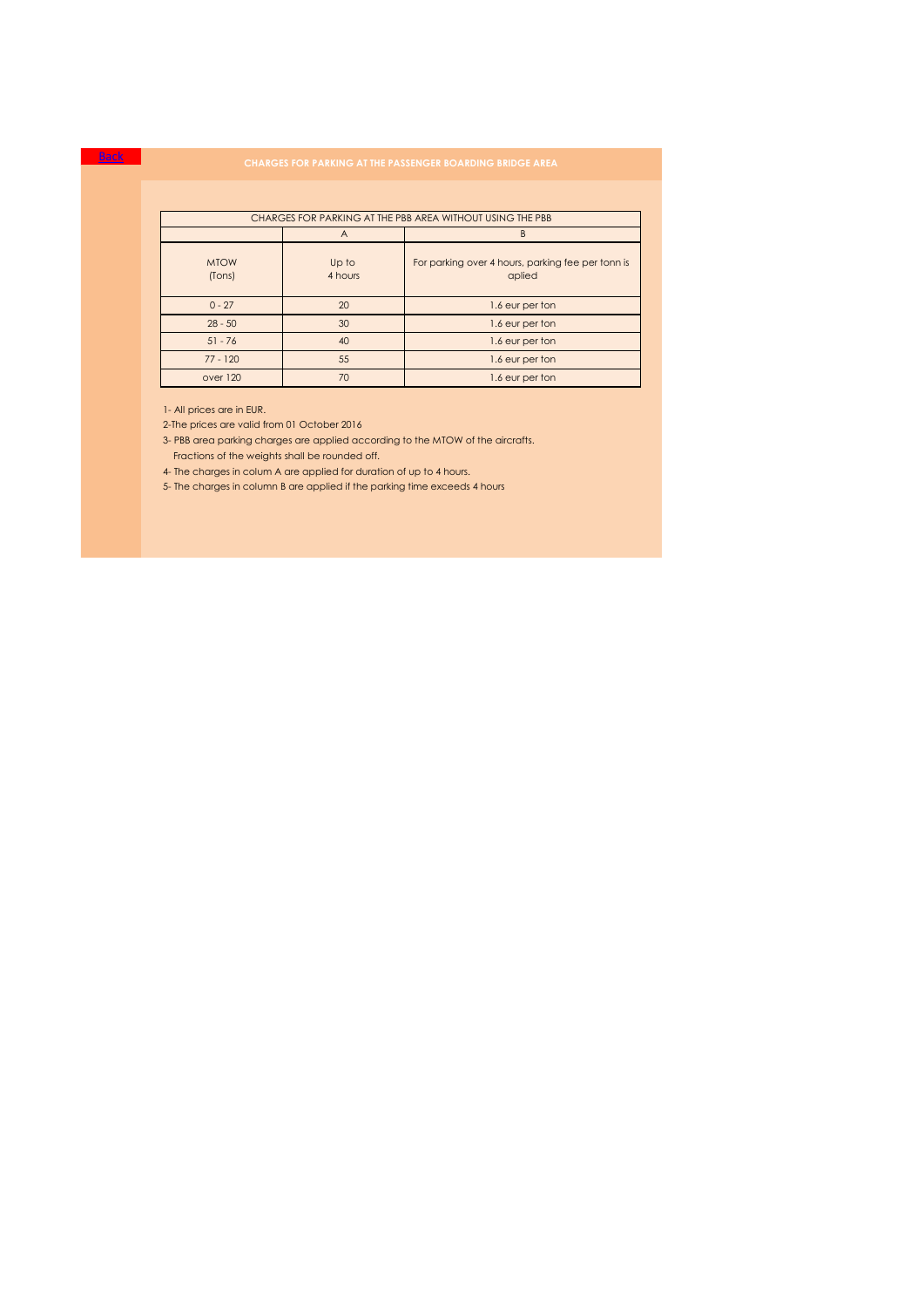| <b>Type of Service</b>                                                      | Charge Per Hour<br>(Up to 2 Hours) | Charge Per 1/2 Hour<br>(In Case of Utilization Over 2 Hours) |
|-----------------------------------------------------------------------------|------------------------------------|--------------------------------------------------------------|
| <b>Check-in Counter</b><br>(per desk/per hour)                              | s.                                 | 3.5                                                          |
| <b>Excess Counter or</b><br><b>Pre Check-in Desk</b><br>(per desk/per hour) |                                    | 4.5                                                          |

1- All prices are in Euros.

**Back** 

2- The prices are valid from Summer Season 2013

3- This tariff contains the charges and principles of application on allocations of check-in, pre check-in and excess collection desks.

4- The duration of any counter allocation starts by the opening of the counter allocation form and ends with the delivery of the counter allocation form to the counter allocation officer and signing it.

 counter allocation fee. 5- Companies which are providing passenger handling service from TAV Macedonia, are not subject to pay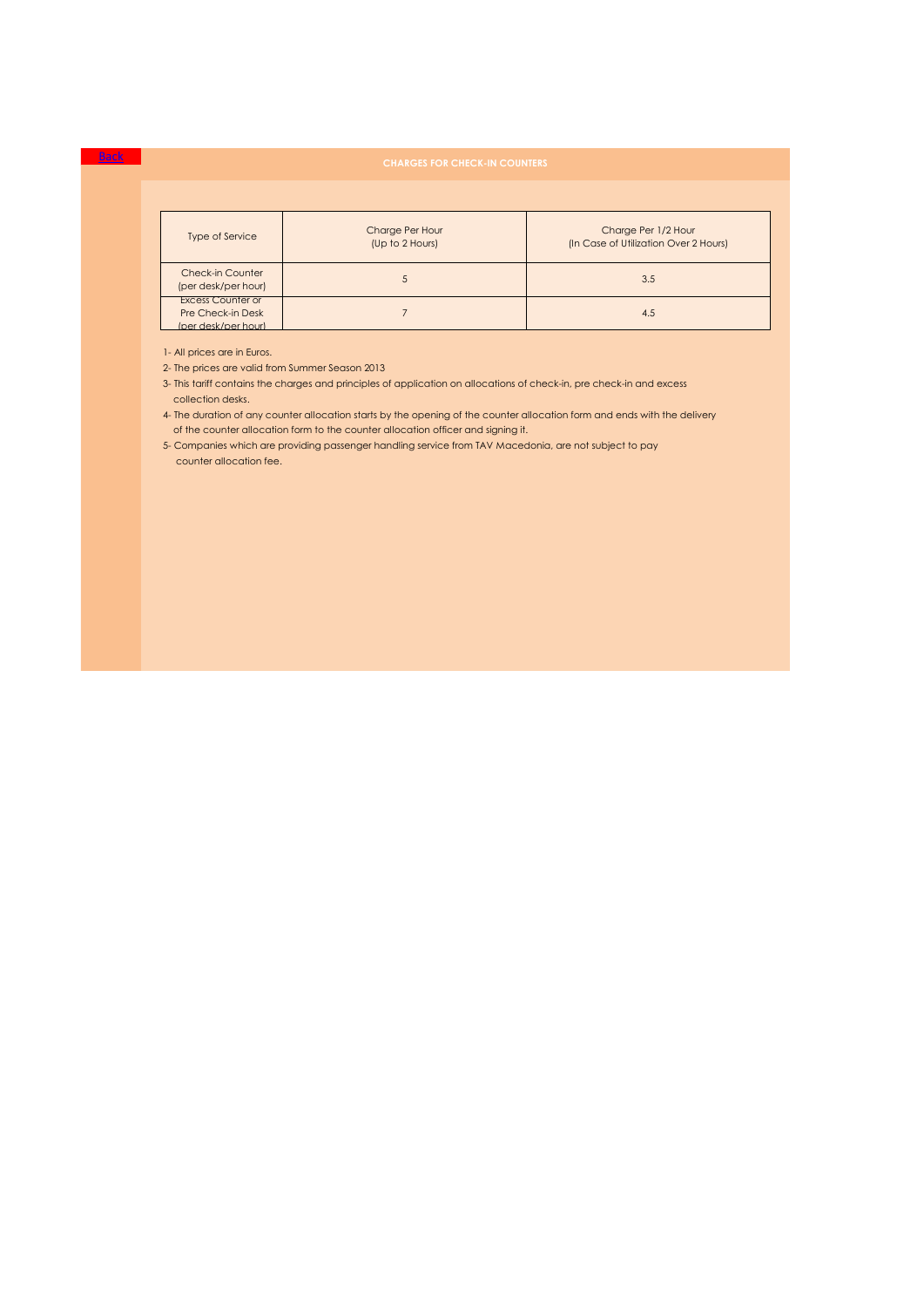### **ON-REQUEST SERVICE FEES**

| KIND OF SERVICE OR EQUIPMENT                                                                           | UNIT OF THE SERVICE                          | <b>CHARGES</b>          |
|--------------------------------------------------------------------------------------------------------|----------------------------------------------|-------------------------|
| WHEELCHAIR ASSISTANCE                                                                                  | Per Service                                  | 10                      |
| UNACCOMPANIED MINORS                                                                                   | Per Service                                  | 5                       |
| MEDA-TRANSPORTATION SERVICE (including wheelchair, doctor,<br>nurse)                                   | Per Service                                  | 40                      |
| Vehicle entrance at airside for ambulance flihts                                                       | Per Service                                  | 15                      |
| AMBULANCE ( From Gate 8) Ambulift                                                                      | Per Service                                  | 25                      |
| <b>Additional Counter Service</b>                                                                      | Per Hour / Per Counter                       | 5                       |
| Per excess baggage desk                                                                                | Per Hour / Per Counter                       | $\overline{7}$          |
| EXCESS BAGGAGE FEE COLLECTION                                                                          | Per Flight                                   | 10% of collected amount |
| GPU<br>GPU                                                                                             | UP TO 1 Hour<br>OVER 1 HOUR Per 15 MIN.      | 85<br>20                |
| ACU                                                                                                    | UP TO 1 Hour                                 | 150                     |
| ACU                                                                                                    | OVER 1 HOUR Per 15 MIN.                      | 40                      |
| PASSENGER TRANSPORTATION ON APRON                                                                      | Per Turnaround Per Bus                       | 30                      |
| <b>CREW TRANSPORTATION ON APRON</b>                                                                    | Per Turnaround 2 Bus                         | Free Of Charge          |
| CREW TRANSPORTATION ON APRON                                                                           | Over 2 Bus Per Turnaround Per Bus            | 30                      |
| <b>AIR STARTER</b>                                                                                     | Per start-up                                 | 80                      |
| PRINTINT OF FLIGHT OPERATIONAL PLAN<br>PRINTINT OF FLIGHT OPERATIONAL PLAN                             | Up to 15 pages<br>Over 16 pages              | Free of charge<br>10    |
| CLOSING OF AIRCRAFT PASSENGER CABIN DOOR                                                               | Per Service                                  | 15                      |
| PUSH - BACK (Up to 100 tons)                                                                           | Per Usage                                    | Free Of Charge          |
| PUSH - BACK (Up to 100 tons)                                                                           | Over One Service Per Service                 | 100                     |
| PUSH - BACK (Over 100 tons)                                                                            | Per Service                                  | Free Of charge          |
| PUSH - BACK (Over 100 tons)                                                                            | Over One Service Per Service                 | 150                     |
| TOWING (Up to 100 tons)                                                                                | Per Service                                  | 75                      |
| TOWING (Over 100 tons)                                                                                 | Per Service                                  | 125                     |
| FOLD AND STOW BLANKET<br><b>HEAD REST COVER</b>                                                        | Per Hour/ Per worker<br>Per Hour/ Per worker | 5<br>5                  |
| PILLOW COVER CHANGE                                                                                    | Per Hour/ Per worker                         | 5                       |
| DE - ICING Unit for A/C MTOW up to 16 T                                                                | Per Application                              | 75                      |
| DE - ICING Unit for A/C MTOW 16 T to 35 T                                                              | Per Application                              | 150                     |
| DE - ICING Unit for A/C MTOW 35 to 100 T                                                               | Per Application                              | 220                     |
| DE - ICING Unit for A/C MTOW 100 to 200 T                                                              | Per Application                              | 280                     |
| DE - ICING Unit for A/C MTOW over 200 T                                                                | Per Application                              | 340                     |
| De-icing vehicle for other purposes i.e. maintenance<br>DE - ICING LIQUID (%100)                       | Per 30 Minutes<br>1 Liter                    | 185<br>5                |
| DE - ICING LIQUID (%75 Mix)                                                                            | 1 Liter                                      | 3.75                    |
| DE - ICING LIQUID (%50 Mix)                                                                            | 1 Liter                                      | 3                       |
| DE - ICING LIQUID (%25 Mix)                                                                            | 1 Liter                                      | 1.75                    |
| Post DE - ICING check                                                                                  | Per Service                                  | 40                      |
| HOT WATER A/C MTOW up to 16 T For de-icing                                                             | Per Application                              | 20                      |
| HOT WATER A/C MTOW 16 T to 35 T For De-icing                                                           | Per Application                              | 45                      |
| HOT WATER A/C MTOW 35 to 100 T For De-icing                                                            | Per Application                              | 75                      |
| HOT WATER A/C MTOW 100 to 200 T For De-icing<br>HOT WATER A/C MTOW over 200 T For De-icing             | Per Application<br>Per Application           | 125<br>175              |
| <b>Transfer Catering</b>                                                                               | Per Flight                                   | 45                      |
| <b>CREW ASSISTANCE</b>                                                                                 | Per Service                                  | 25                      |
| <b>NITROGEN</b>                                                                                        | Per Bootle                                   | 15                      |
| DCS CHECK-IN INCLUDING DOCUMENTATION                                                                   | Per Pax                                      | 0.35                    |
| DCS CHECK-IN EXCLUDING DOCUMENTATION                                                                   | Per Pax                                      | 0.2                     |
| BAGGAGE IDENTIFICATION UNDER AIRCRAFT                                                                  | Per flight Up to 44T                         | 75                      |
| BAGGAGE IDENTIFICATION UNDER AIRCRAFT                                                                  | Per flight Over 44T                          | 150                     |
| LOST&FOUND SERVICE (Member of world Tracer & Management<br>LOST&FOUND SERVICE (Member of world Tracer) | Per Service                                  | 1.3<br>2.55             |
|                                                                                                        | Per Service                                  |                         |
| LOST&FOUND SERVICE (Not Member of world Tracer & Management)                                           | Per Service                                  | 3.85                    |
| <b>Towbar Rental</b>                                                                                   | Per Hour                                     | 20                      |
| Lavatory Truck for Pax. Aircraft                                                                       | Per Usage                                    | 60                      |
| <b>Water Truck</b>                                                                                     | Per Usage                                    | 60                      |
| MAN POWER - UNSKILLED                                                                                  | Per Hour                                     | 10                      |
| MAN POWER - SKILLED<br>MAN POWER - HIGH SKILLED                                                        | Per Hour                                     | 15<br>20                |
| Pallet Container Dolly                                                                                 | Per Hour<br>Per Usage                        | 10                      |
| Baggage Cart                                                                                           | Per Usage                                    | 5                       |
| Baggage tractor                                                                                        | Per Hour                                     | 50                      |
| Cargo Loader (Low)                                                                                     | Per Hour                                     | 150                     |
| Cargo Loader (high)                                                                                    | Per Hour                                     | 200                     |
| Forklift                                                                                               | Per Hour                                     | 75                      |
| Additional Passenger Step                                                                              | Per Application Per Hour                     | 60                      |
| Service Steps                                                                                          | Per Application Per Hour                     | 30                      |
| <b>Ballast</b>                                                                                         | Per 25Kg<br>Per Day                          | 5<br>5                  |
| Handheld Radio Station<br>Aircraft Standard Inside Cleaning Service                                    | Second Usage Per Ton                         | $\mathbf{1}$            |
| Aircraft Security                                                                                      | Man/Hour                                     | 25                      |
| ULD build up                                                                                           | per piece                                    | 50                      |
| Conveyor Belt (Mobile)                                                                                 | Second Usage Per Hour                        | 75                      |
| Aircraft Disinfection                                                                                  | Per MTOW                                     | 0.8                     |
| Disinfection Manpower                                                                                  | Per person/hour                              | 25                      |
| Disinfection Liquid                                                                                    | Per liter                                    | 15                      |
|                                                                                                        |                                              |                         |

1- All Prices are in EUR

**Back** 

2- The prices are valid from 15.01.2022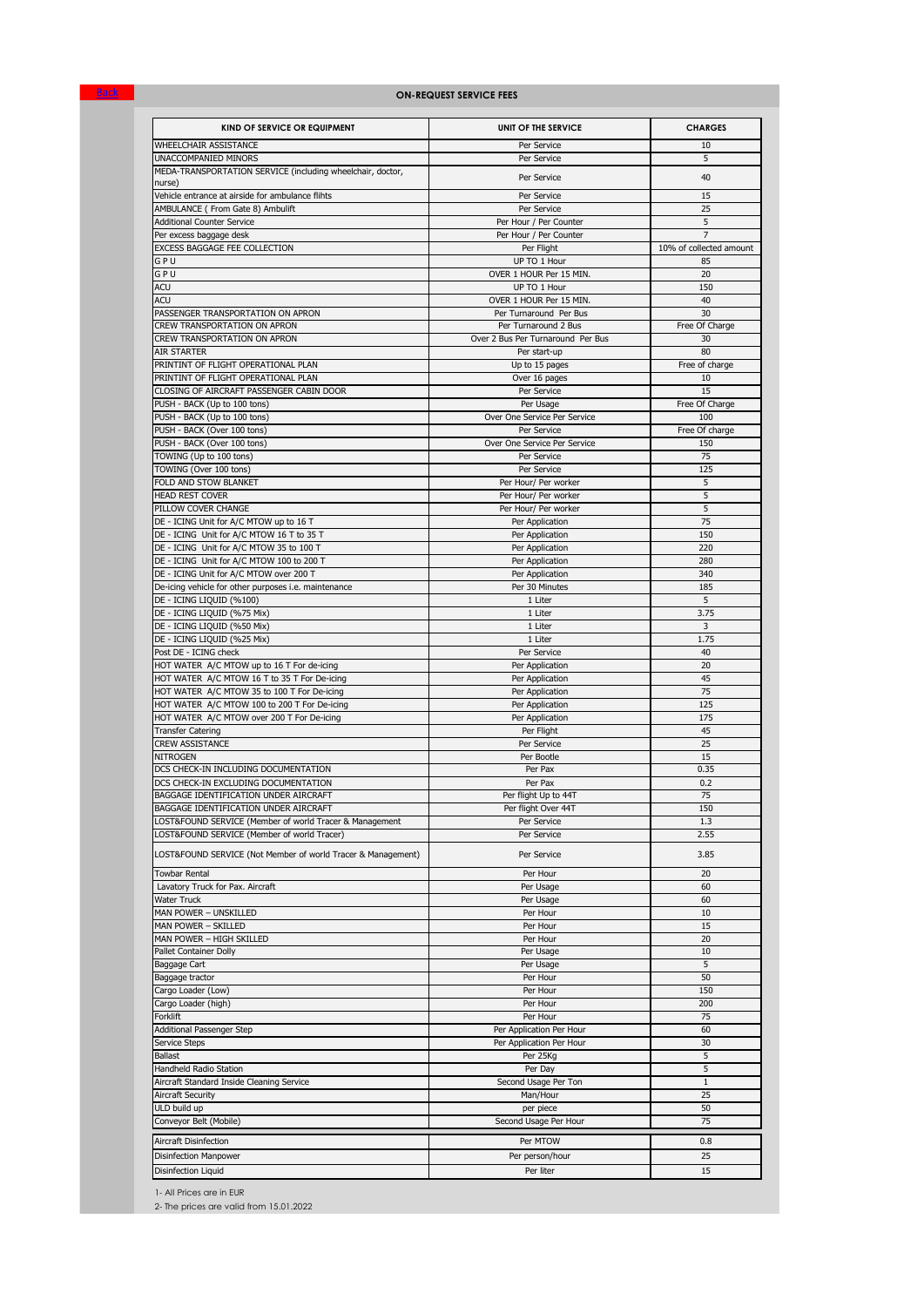### **FIRE ASSISTANCE FEE**

| <b>Type of Service</b> | <b>Charge Per Service</b><br>(Local Airlines) | <b>Charge Per Service</b><br>(Foreign Airlines) |
|------------------------|-----------------------------------------------|-------------------------------------------------|
| Safety Precaution      | 30                                            | 40                                              |

| <b>Service</b>                             | Unit         | <b>Charge in EUR</b> |
|--------------------------------------------|--------------|----------------------|
| Increase of airport's FF category to CAT 8 | per occasion | <b>150 EUR</b>       |
| Increase of airport's FF category to CAT 9 | per occasion | <b>250 EUR</b>       |

Principles of Application:

1- All prices are in EUR.

Back

2- The prices are valid from 15.01.2022

3- This tariff contains the charges for rendering safety precautions against aircraft fire.

4- Safety precaution service is compulsary for any aircraft which have passengers on board and being refueled.

5- Fire fighting equipment is allocated with its crew for safety precaution service.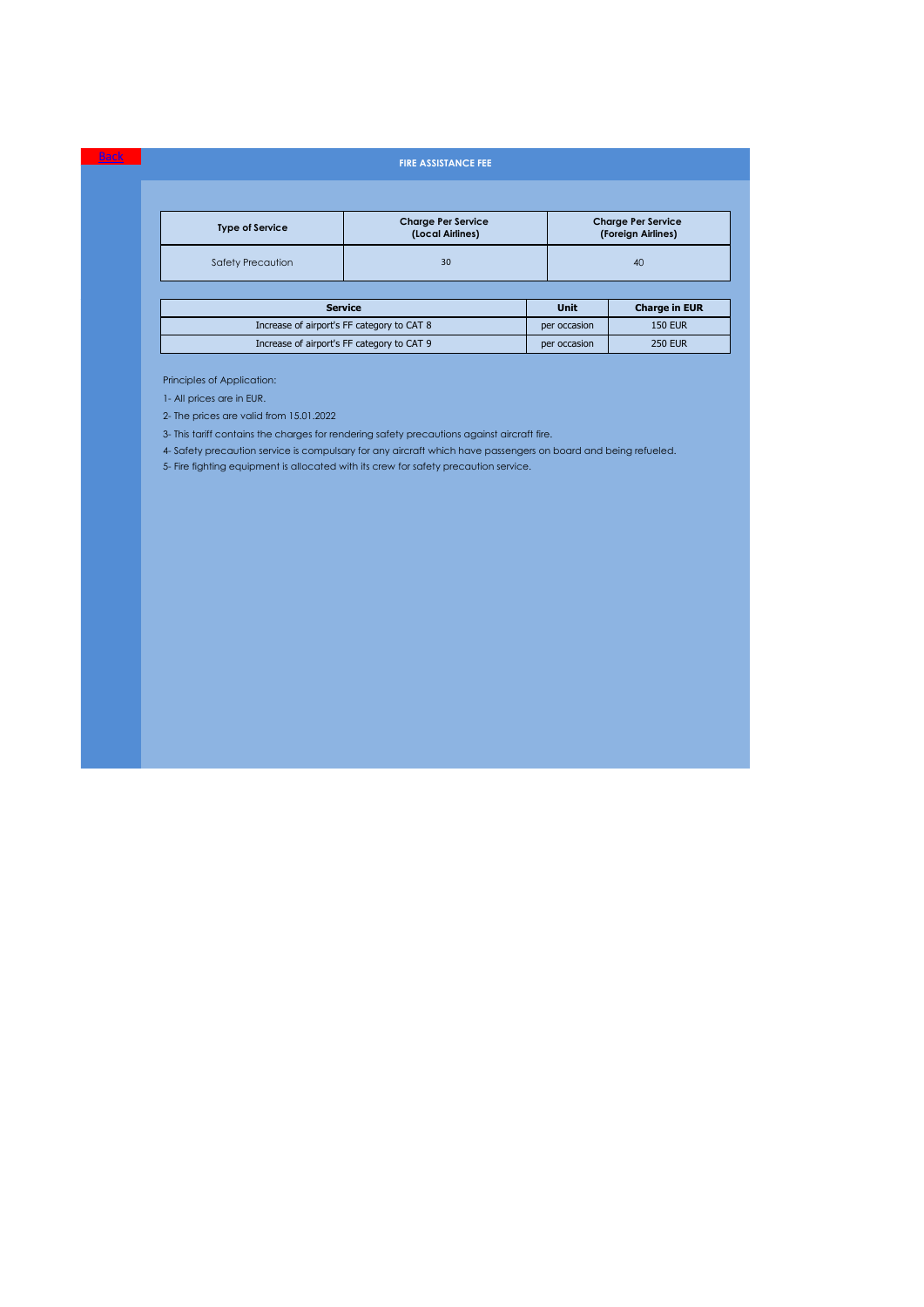### **BADGES & AIRSIDE VEHICLES PLATE**

| <b>Type of Service</b>                | Visitor<br>(Daily) | up to 3 Months | up to 12 Months | Up to 24 Months |
|---------------------------------------|--------------------|----------------|-----------------|-----------------|
| <b>Badges</b>                         |                    | 25             | 50              | 80              |
| Airside Vehicles<br>Plate (per plate) |                    | 50             | 80              | 140             |

Printing Badges (for third parties) <sup>5</sup>

Principles of Application:

1- All prices are in EUR.

2- The prices are valid from 08.02.2018